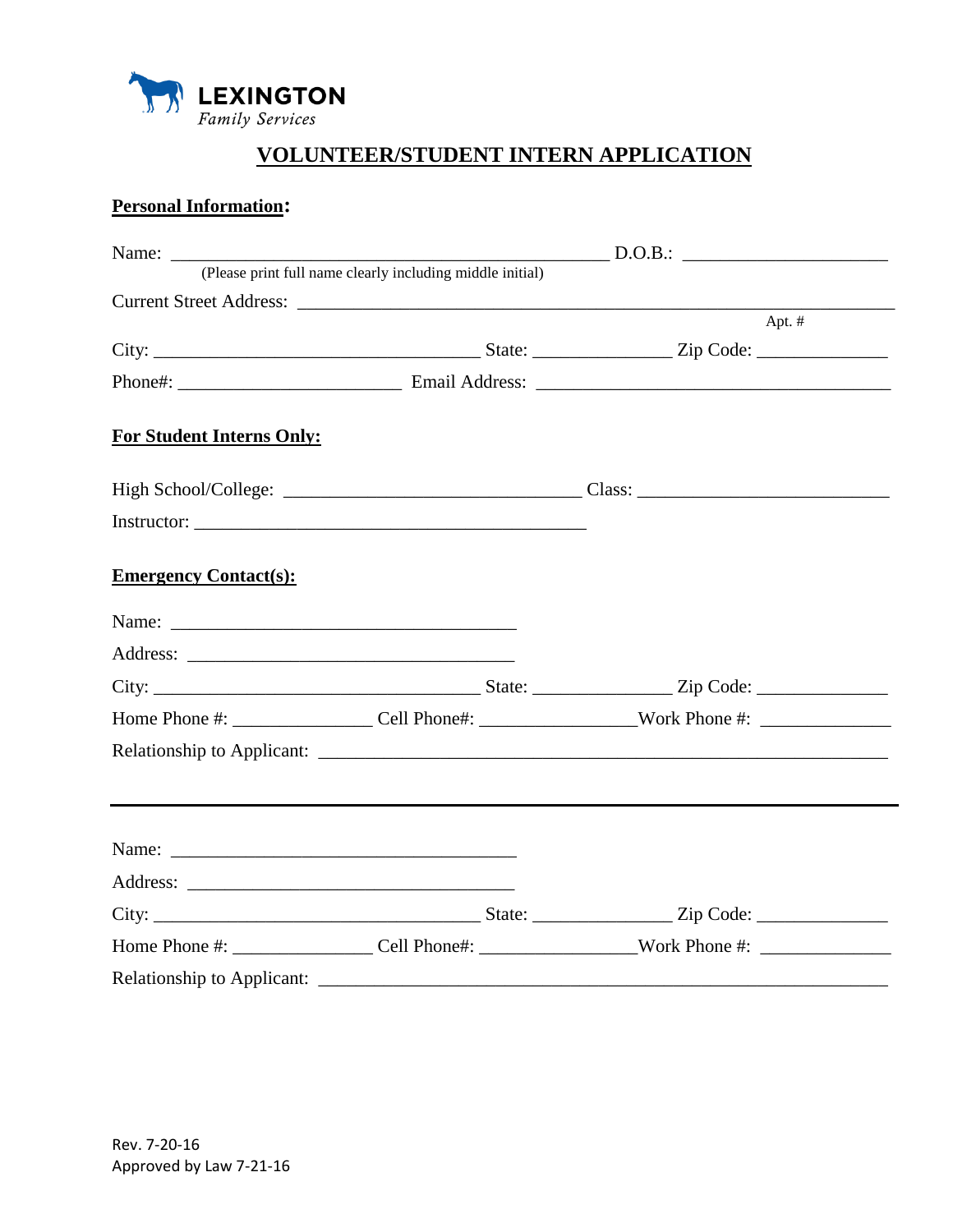

## **BACKGROUND:**

| (Check one)            |                                 |  |                                                                                            |  |  |
|------------------------|---------------------------------|--|--------------------------------------------------------------------------------------------|--|--|
|                        |                                 |  | Other: $\frac{1}{\sqrt{1-\frac{1}{2}}\cdot\frac{1}{2}}$                                    |  |  |
| (check all applicable) |                                 |  | Do you speak another/secondary language? _______ English ______Spanish ______French        |  |  |
|                        |                                 |  | $\frac{\text{Signing}}{\text{Other:}}$                                                     |  |  |
|                        | Preferred Work/Volunteer Hours: |  |                                                                                            |  |  |
|                        |                                 |  | Mon. ____ to _____ Tues. _____ to ______ Wed. _____- _____ Thurs. _____- _____ Fri. _____- |  |  |

\_\_\_\_\_\_\_\_\_\_\_\_\_\_\_\_\_\_\_\_\_\_\_\_\_\_\_\_\_\_\_\_\_\_\_\_\_\_\_\_\_\_\_\_\_\_\_\_\_\_\_\_\_\_\_\_\_\_\_\_\_\_\_\_\_\_\_\_\_\_\_\_\_\_\_\_\_\_\_\_\_\_\_

Limitations (please list any limitation that will hinder your performance): \_\_\_\_\_\_\_\_\_\_\_\_\_\_\_\_\_\_\_\_\_\_\_\_\_\_\_\_\_\_\_\_\_\_

How did you hear about the volunteer opportunities at the Family Care Center?

\_\_\_ Word of Mouth \_\_\_ Advisor/Professor \_\_\_ KTAP Office \_\_ LFUCG Website \_\_\_ Social Media \_\_\_ Volunteer Websites \_\_\_ Newsletter \_\_ Outreach Event \_\_\_ Other: \_\_\_\_\_\_\_\_\_\_\_\_\_\_\_\_\_\_\_\_\_\_\_\_\_\_\_\_\_\_\_\_\_\_\_\_

| For Use by Volunteer Coordinator: |           |                                                                  |  |                      |  |
|-----------------------------------|-----------|------------------------------------------------------------------|--|----------------------|--|
|                                   |           | This applicant has been referred to the following department(s): |  |                      |  |
| <b>HANDS</b>                      | Parent Ed | Family Service Coord. Child Care                                 |  | Public Service Other |  |